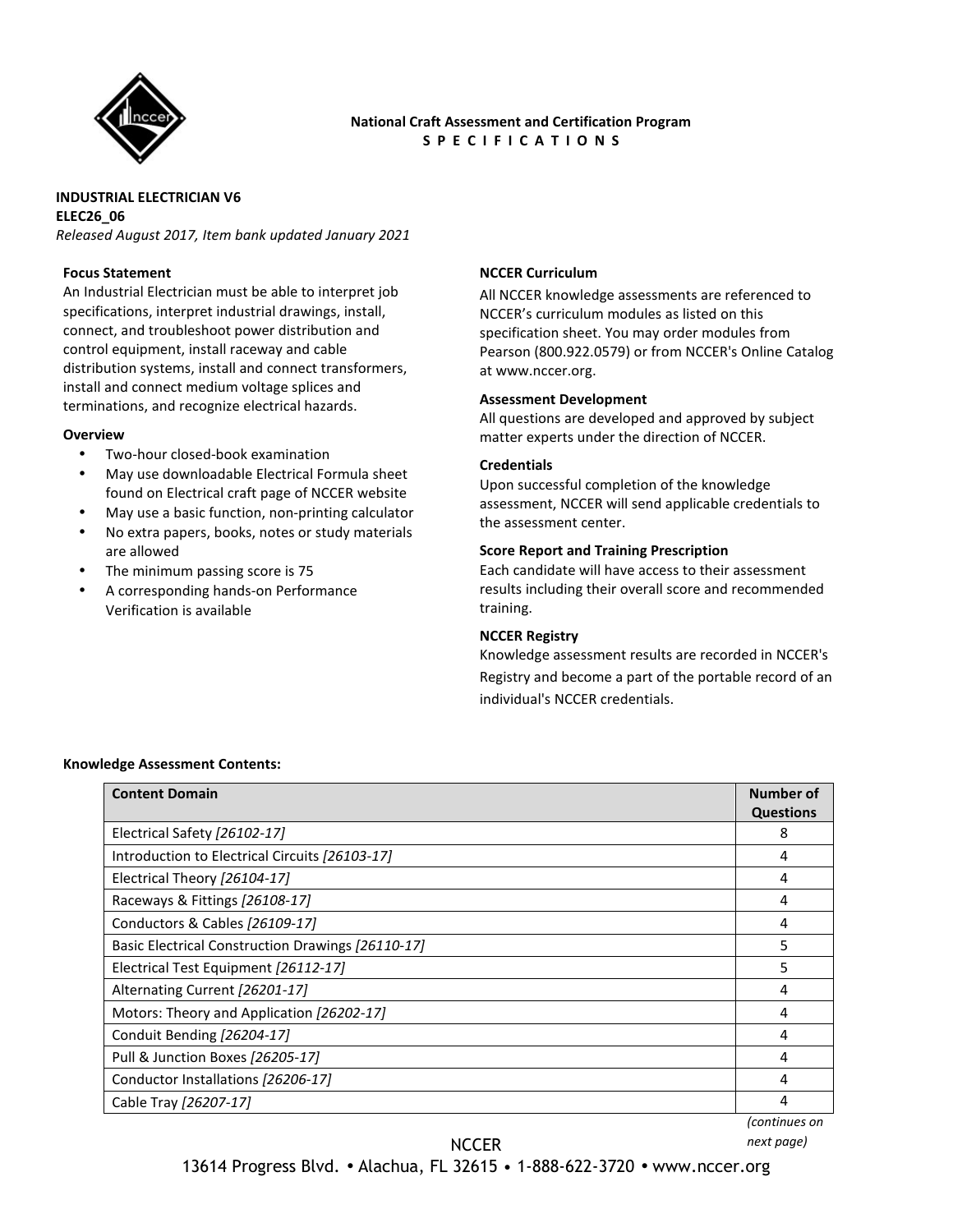| Conductor Terminations & Splices [26208-17]     |     |
|-------------------------------------------------|-----|
| Grounding & Bonding [26209-17]                  | 8   |
| Conductor Selection and Calculations [26302-17] |     |
| Hazardous Locations [26304-17]                  |     |
| Overcurrent Protection [26305-17]               | 4   |
| Distribution Equipment [26306-17]               |     |
| Transformers [26307-17]                         |     |
| Motor Controls [26311-17]                       | 4   |
| Heat Tracing & Freeze Protection [26409-17]     | 4   |
| <b>Total Number of Questions</b>                | 100 |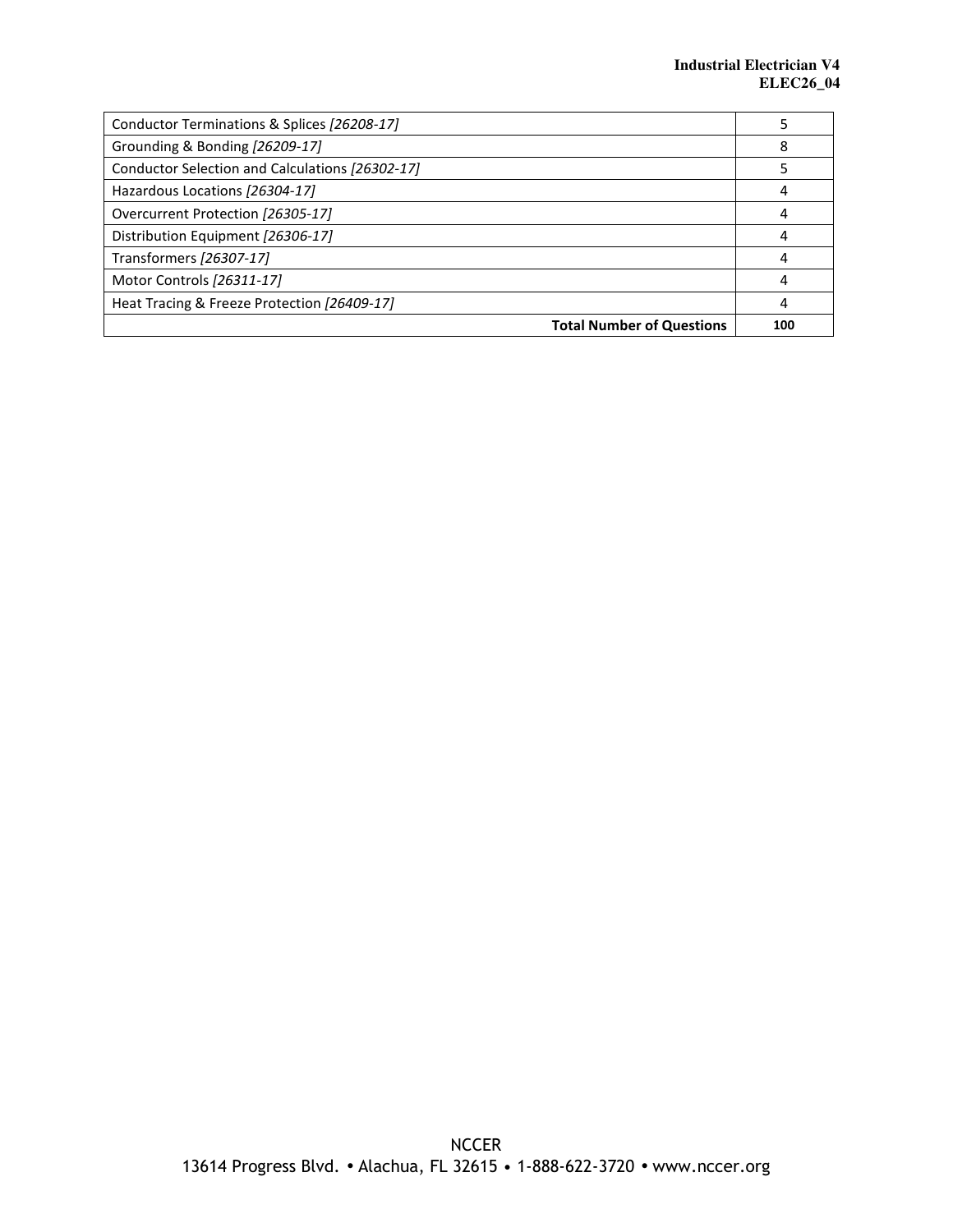# **National Craft Assessment and Certification Program S P E C I F I C A T I O N S**

## **Learning Objectives related to Assessment:**

|                           | <b>Electrical Safety</b>                                                 |
|---------------------------|--------------------------------------------------------------------------|
| <b>Registry</b>           | <b>Module Title and Objectives:</b>                                      |
| ID<br>Number:             |                                                                          |
| 26102-17                  | <b>Electrical Safety</b>                                                 |
|                           | 1. Identify electrical hazards and their effects.                        |
|                           | 2. Use PPE to reduce the risk of injury.                                 |
|                           | 3. Identify the standards that relate to electrical safety.              |
|                           | 4. Recognize the safety requirements for various hazards.                |
|                           |                                                                          |
|                           | <b>Introduction to Electrical Circuits</b>                               |
| <b>Registry</b><br>ID     | <b>Module Title and Objectives:</b>                                      |
| Number:                   |                                                                          |
| 26103-17                  | <b>Introduction to Electrical Circuits</b>                               |
|                           | 1. Describe atomic structure as it relates to electricity.               |
|                           | 2. Identify electrical units of measurement.                             |
|                           | 3. Read schematic diagrams.                                              |
|                           | <b>Electrical Theory</b>                                                 |
| <b>Registry</b><br>ID     | <b>Module Title and Objectives:</b>                                      |
| Number:<br>26104-17       | <b>Electrical Theory</b>                                                 |
|                           | 1. Calculate values in resistive circuits.                               |
|                           | 2. Apply Kirchhoff's laws to various types of circuits.                  |
|                           | <b>Raceways and Fittings</b>                                             |
| <b>Registry</b>           | <b>Module Title and Objectives:</b>                                      |
| ID                        |                                                                          |
| Number:                   |                                                                          |
| 26108-17                  | <b>Raceways and Fittings</b>                                             |
|                           | 1. Select and install raceway systems.                                   |
|                           | 2. Select fasteners and anchors for the installation of raceway systems. |
|                           | 3. Select and install wireways and other specialty raceways.             |
|                           | 4. Select and install cable trays.                                       |
|                           | 5. Handle and store raceways.                                            |
|                           | <b>Conductors and Cables</b>                                             |
| Registry<br>ID<br>Number: | <b>Module Title and Objectives:</b>                                      |
| 26109-17                  | <b>Conductors and Cables</b>                                             |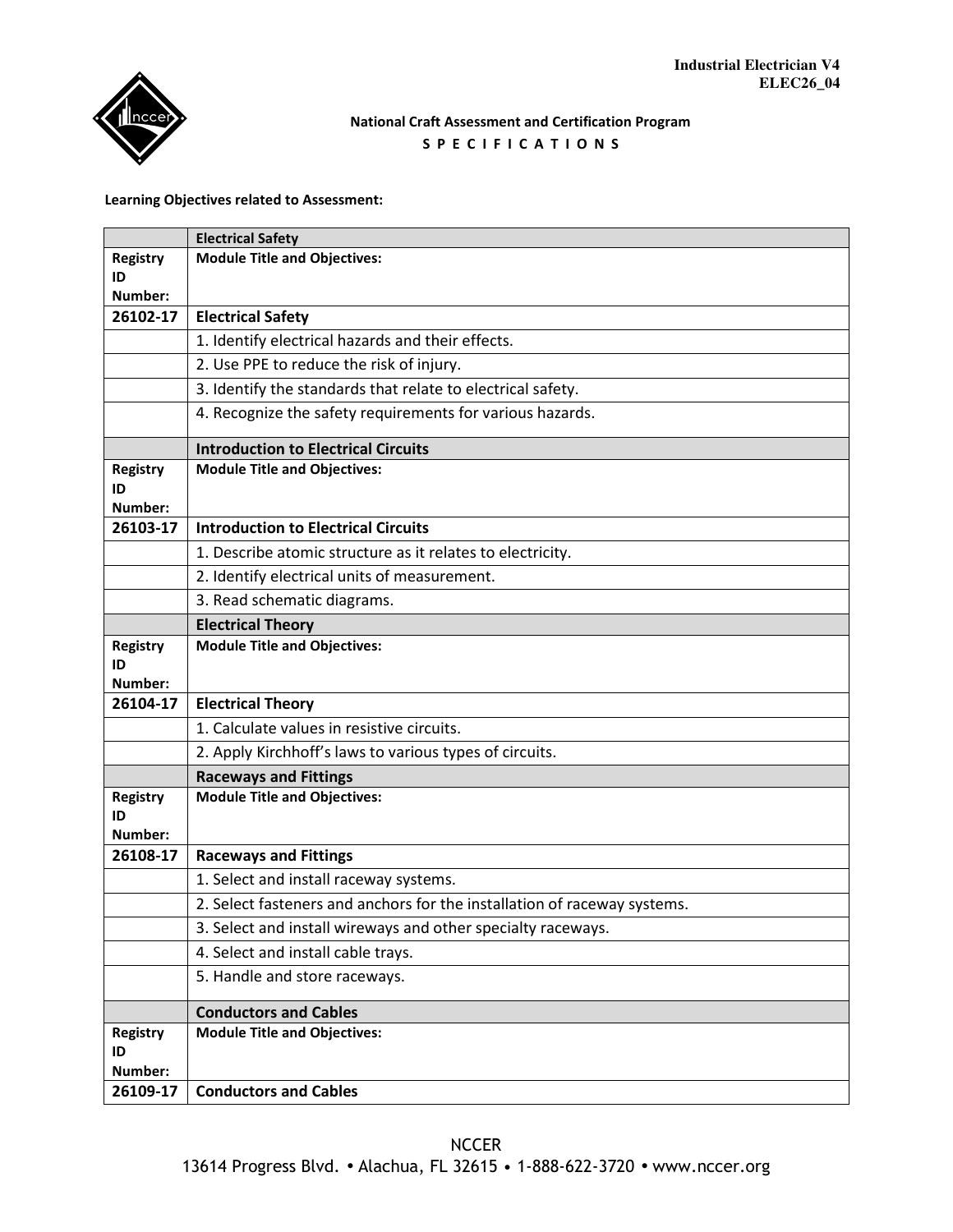|                                  | 1. Classify conductors by wire size, insulation, and application.                         |
|----------------------------------|-------------------------------------------------------------------------------------------|
|                                  | 2. Install conductors in a conduit system.                                                |
|                                  | <b>Basic Electrical Drawings</b>                                                          |
| <b>Registry</b>                  | <b>Module Title and Objectives:</b>                                                       |
| ID<br>Number:                    |                                                                                           |
| 26110-17                         | <b>Basic Electrical Drawings</b>                                                          |
|                                  | 1. Identify types of construction drawings.                                               |
|                                  | 2. Work with scale drawings.                                                              |
|                                  | 3. Read electrical drawings.                                                              |
|                                  | <b>Electrical Test Equipment</b>                                                          |
| <b>Registry</b>                  | <b>Module Title and Objectives:</b>                                                       |
| ID                               |                                                                                           |
| Number:                          |                                                                                           |
| 26112-17                         | <b>Electrical Test Equipment</b>                                                          |
|                                  | 1. Identify various types of electrical test equipment.                                   |
|                                  | 2. Select a meter with the correct category rating for an application.                    |
|                                  | <b>Alternating Current</b>                                                                |
| <b>Registry</b><br>ID            | <b>Module Title and Objectives:</b>                                                       |
| Number:                          |                                                                                           |
| 26201-17                         | <b>Alternating Current</b>                                                                |
|                                  | 1. Identify AC waveforms.                                                                 |
|                                  | 2. Determine unknown values in AC circuits.                                               |
|                                  | 3. Make power calculations in AC circuits.                                                |
|                                  | 4. Identify transformers and explain how they operate.                                    |
|                                  | <b>Motors: Theory and Application</b>                                                     |
| <b>Registry</b><br>ID<br>Number: | <b>Module Title and Objectives:</b>                                                       |
| 26202-17                         | <b>Motors: Theory and Application</b>                                                     |
|                                  | 1. Identify direct current (DC) motors and describe their operating characteristics.      |
|                                  | 2. Identify alternating current (AC) motors and describe their operating characteristics. |
|                                  | 3. Identify variable-speed drives and describe their operating characteristics.           |
|                                  | 4. Identify motor enclosures, frame designations, and operating characteristics.          |
|                                  | 5. Identify the connections and terminal markings for AC motors.                          |
|                                  | 6. Identify the NEC <sup>®</sup> requirements for motors.                                 |
|                                  | <b>Conduit Bending</b>                                                                    |
| <b>Registry</b>                  | <b>Module Title and Objectives:</b>                                                       |
| ID<br>Number:                    |                                                                                           |
| 26204-17                         | <b>Conduit Bending</b>                                                                    |
|                                  | 1. Identify the NEC® requirements for conduit bends.                                      |
|                                  | 2. Use equations to find bend distances.                                                  |
|                                  |                                                                                           |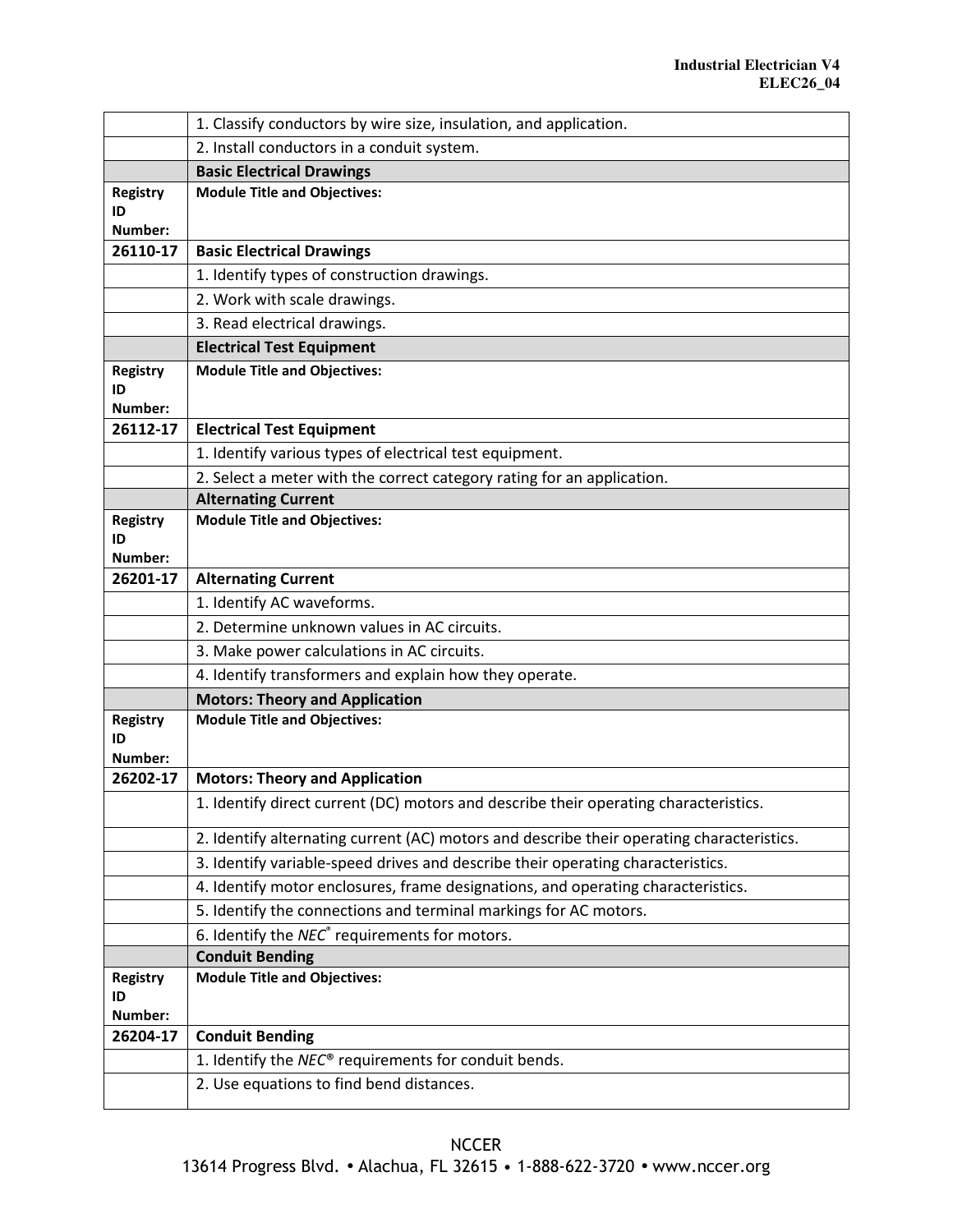|                       | 3. Use mechanical benders.                           |
|-----------------------|------------------------------------------------------|
|                       | 4. Use electric and hydraulic conduit benders.       |
|                       | 5. Install PVC conduit.                              |
|                       | <b>Pull and Junction Boxes</b>                       |
| <b>Registry</b>       | <b>Module Title and Objectives:</b>                  |
| ID                    |                                                      |
| Number:               |                                                      |
| 26205-17              | <b>Pull and Junction Boxes</b>                       |
|                       | 1. Identify boxes and fittings.                      |
|                       | 2. Size pull and junction boxes.                     |
|                       | 3. Identify specialty enclosures.                    |
|                       | <b>Conductor Installations</b>                       |
| <b>Registry</b>       | <b>Module Title and Objectives:</b>                  |
| ID                    |                                                      |
| Number:<br>26206-17   | <b>Conductor Installations</b>                       |
|                       |                                                      |
|                       | 1. Install cable in conduit systems.                 |
|                       | 2. Set up for high-force cable pulling.              |
|                       | 3. Identify cable limitations when pulling.          |
|                       | <b>Cable Tray</b>                                    |
| <b>Registry</b><br>ID | <b>Module Title and Objectives:</b>                  |
| Number:               |                                                      |
| 26207-17              | <b>Cable Tray</b>                                    |
|                       | 1. Identify cable tray components.                   |
|                       | 2. Calculate the load on a cable tray.               |
|                       | 3. Determine cable tray fill.                        |
|                       | <b>Conductor Terminations</b>                        |
| <b>Registry</b>       | <b>Module Title and Objectives:</b>                  |
| ID                    |                                                      |
| Number:<br>26208-17   | <b>Conductor Terminations</b>                        |
|                       | 1. Strip and train conductors.                       |
|                       | 2. Make wire connections.                            |
|                       | 3. Reinsulate electrical connections.                |
|                       | <b>Grounding and Bonding</b>                         |
| Registry              | <b>Module Title and Objectives:</b>                  |
| ID                    |                                                      |
| Number:               |                                                      |
| 26209-17              | <b>Grounding and Bonding</b>                         |
|                       | 1. Identify grounding requirements and applications. |
|                       | 2. Identify service grounding methods.               |
|                       |                                                      |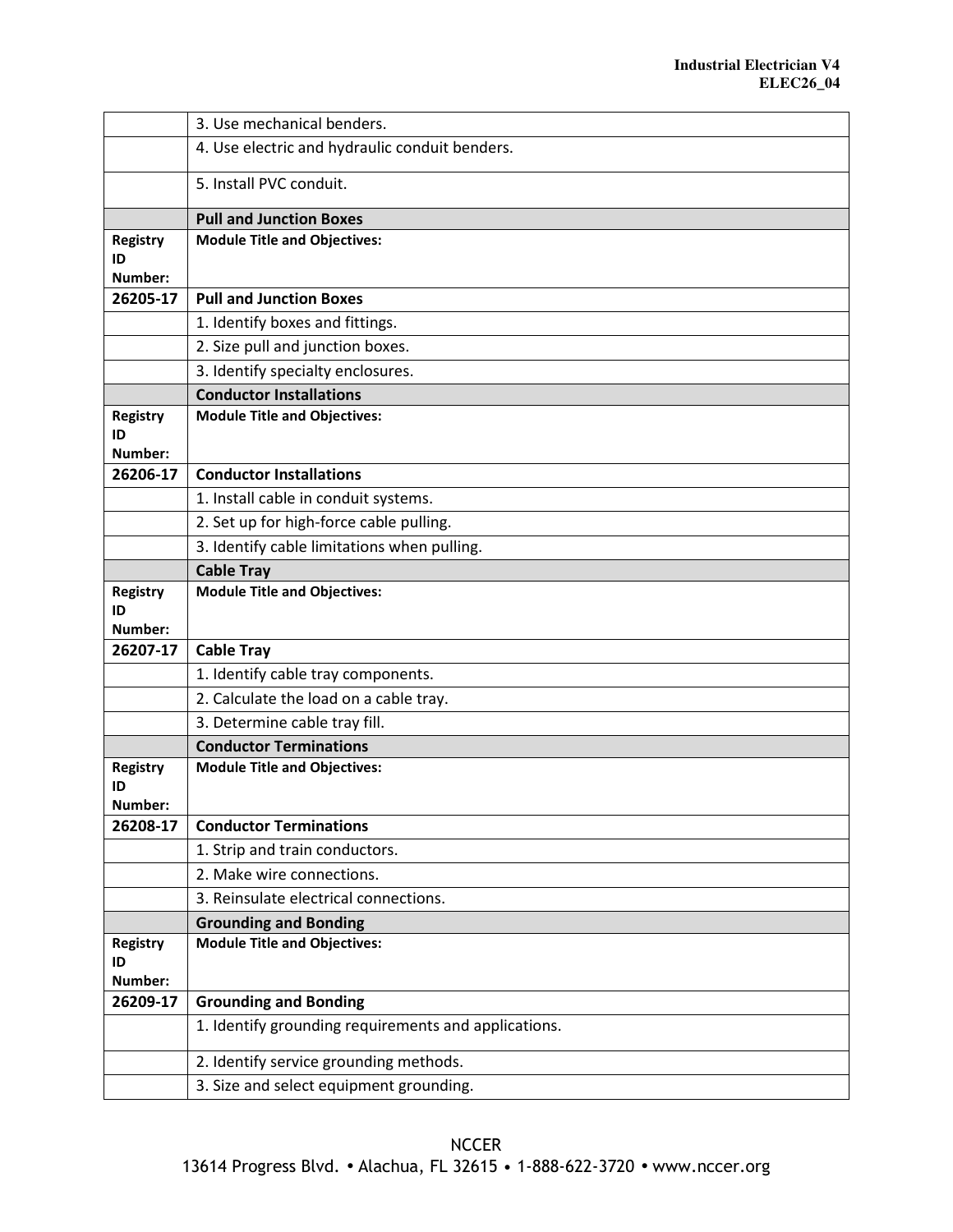|                       | 4. Bond service equipment.                                                             |
|-----------------------|----------------------------------------------------------------------------------------|
|                       | 5. Ground and bond separately derived systems.                                         |
|                       | 6. Test for effective grounds.                                                         |
|                       | <b>Conductor Selection and Calculations</b>                                            |
| <b>Registry</b>       | <b>Module Title and Objectives:</b>                                                    |
| ID<br>Number:         |                                                                                        |
| 26302-17              | <b>Conductor Selection and Calculations</b>                                            |
|                       | 1. Select conductors for various applications.                                         |
|                       | 2. Size conductors based on expected load and voltage drop.                            |
|                       | <b>Hazardous Locations</b>                                                             |
| <b>Registry</b>       | <b>Module Title and Objectives:</b>                                                    |
| ID                    |                                                                                        |
| Number:               |                                                                                        |
| 26304-17              | <b>Hazardous Locations</b>                                                             |
|                       | 1. Identify hazardous locations.                                                       |
|                       | 2. Prevent ignitions and explosions in hazardous locations.                            |
|                       | <b>Overcurrent Protection</b>                                                          |
| <b>Registry</b>       | <b>Module Title and Objectives:</b>                                                    |
| ID<br>Number:         |                                                                                        |
| 26305-17              | <b>Overcurrent Protection</b>                                                          |
|                       | 1. Recognize overcurrent conditions.                                                   |
|                       | 2. Identify fuses and their applications.                                              |
|                       | 3. Identify circuit breakers and their applications.                                   |
|                       | 4. Size and select overcurrent devices.                                                |
|                       | 5. Test and troubleshoot circuit breakers and fuses.                                   |
|                       | <b>Distribution Equipment</b>                                                          |
| <b>Registry</b><br>ID | <b>Module Title and Objectives:</b>                                                    |
| Number:               |                                                                                        |
| 26306-17              | <b>Distribution Equipment</b>                                                          |
|                       | 1. Identify electrical distribution system components.                                 |
|                       | 2. Identify the installation requirements for distribution equipment.                  |
|                       | 3. Test and maintain switchgear.                                                       |
|                       | <b>Transformers</b>                                                                    |
| <b>Registry</b>       | <b>Module Title and Objectives:</b>                                                    |
| ID<br>Number:         |                                                                                        |
| 26307-17              | <b>Transformers</b>                                                                    |
|                       | 1. Identify the construction and operation of a transformer.                           |
|                       | $\overline{2}$ . Apply the NEC $\degree$ requirements for transformers and capacitors. |
|                       | 3. Troubleshoot and maintain transformers.                                             |
|                       | <b>Motor Controls</b>                                                                  |
| <b>Registry</b>       | <b>Module Title and Objectives:</b>                                                    |